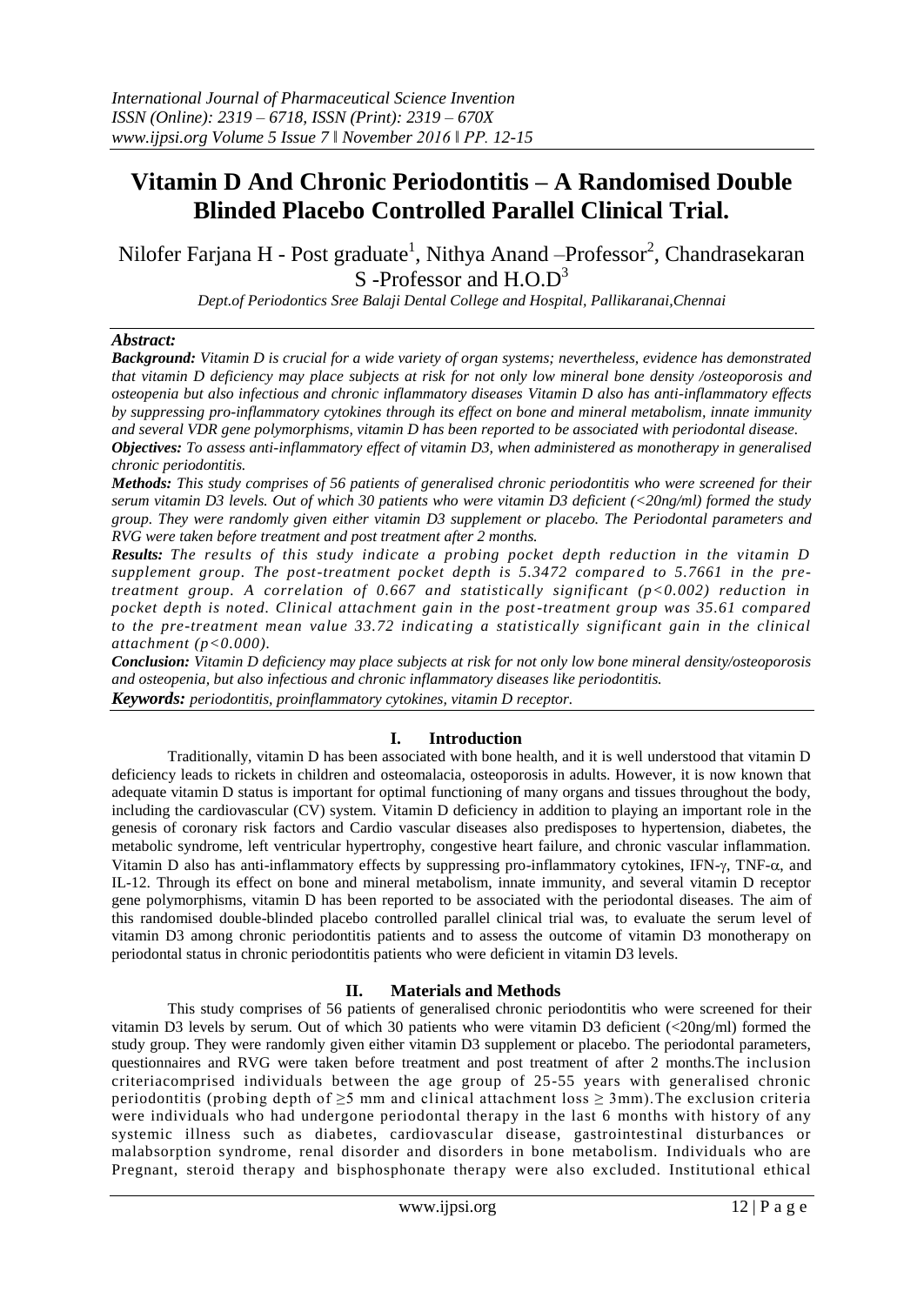committee approval was obtained and registration of clinical trial was done.Patients were divided into two groups vitamin D group and placebo group randomly by shuffle of cards method. Vitamin D3 supplement- Commercially available D-rise vitamin D sachets (8 sachets, each containing 1 gram Cholecalciferol- 60,000 IU, given in 8 small boxes for each patient) .The Placebo was - Cellulose powder (8 small boxes for each patient).



## **III. Results**

54 Patients who came to the Department of Periodontology, Sree Balaji Dental College and Hospital and fulfilled the inclusion criteria were analysed for serum 25(OH) 2vitamin D3. Individuals <20ng/ml were included in the study. They were randomly allocated to either vitamin D supplement group or placebo group. Periodontal parameters were assessed. The data were analysed using statistical package for social sciences (SPSS), version 17.0 statistical tools used for analysis include paired t-test. The results indicate a probing pocket depth reduction in the vitamin D supplement group; a post-treatment is 5.3472 compared to 5.7661 in the pre -treatment group. The correlation is 0.667 and the reduction in probing depth is statistically significant (p<0.002) [Table I]. Probing pocket depth is greater in the post-treatment, mean value of 7.8033 than in the pre-treatment mean value 5.8033, correlation is 0.813 [Table II]. Statistically significant increase is seen in the post-treatment probing depth (p<0.001) [Table III]. Clinical attachment gain in the post-treatment group of mean value 35.61 compared to the pre-treatment mean value 33.72, correlation is 0.858. There is statistically significant gain in the clinical attachment (p<0.000) [Table IV]. There is a significant loss of attachment in the placebo group greater in the post-treatment value (mean= $\frac{44.17}{ }$ ) than in the pre-treatment value (mean= 39.67).Association between skin color and vitamin D deficiency indicate that 66.7% of dark skin individuals are vitamin D deficient, showing more deficiency in the dark skin individual which is not statistically significant [Table V] is. A combined intake of fish, diary and egg has less vitamin D deficiency and elimination of diary intake indicates more vitamin D deficiency.[Table VI]. It was noted that more females (73%) are vitamin D deficient compared to males (26.7%).

Table No.1: Table Shows Probing Pocket Depth in Vitamin D Supplement Group

|                |        |    |                | Std. Error | Correlation | Sig.    |
|----------------|--------|----|----------------|------------|-------------|---------|
|                | Mean   | N  | Std. Deviation | Mean       | S           | p-value |
|                | 5.7661 | 18 | 1.11314        | .26237     |             |         |
| Pre-treatment  |        |    |                |            | .667        | .002    |
| Post-treatment | 5.3472 | 18 | 1.69175        | .39875     |             |         |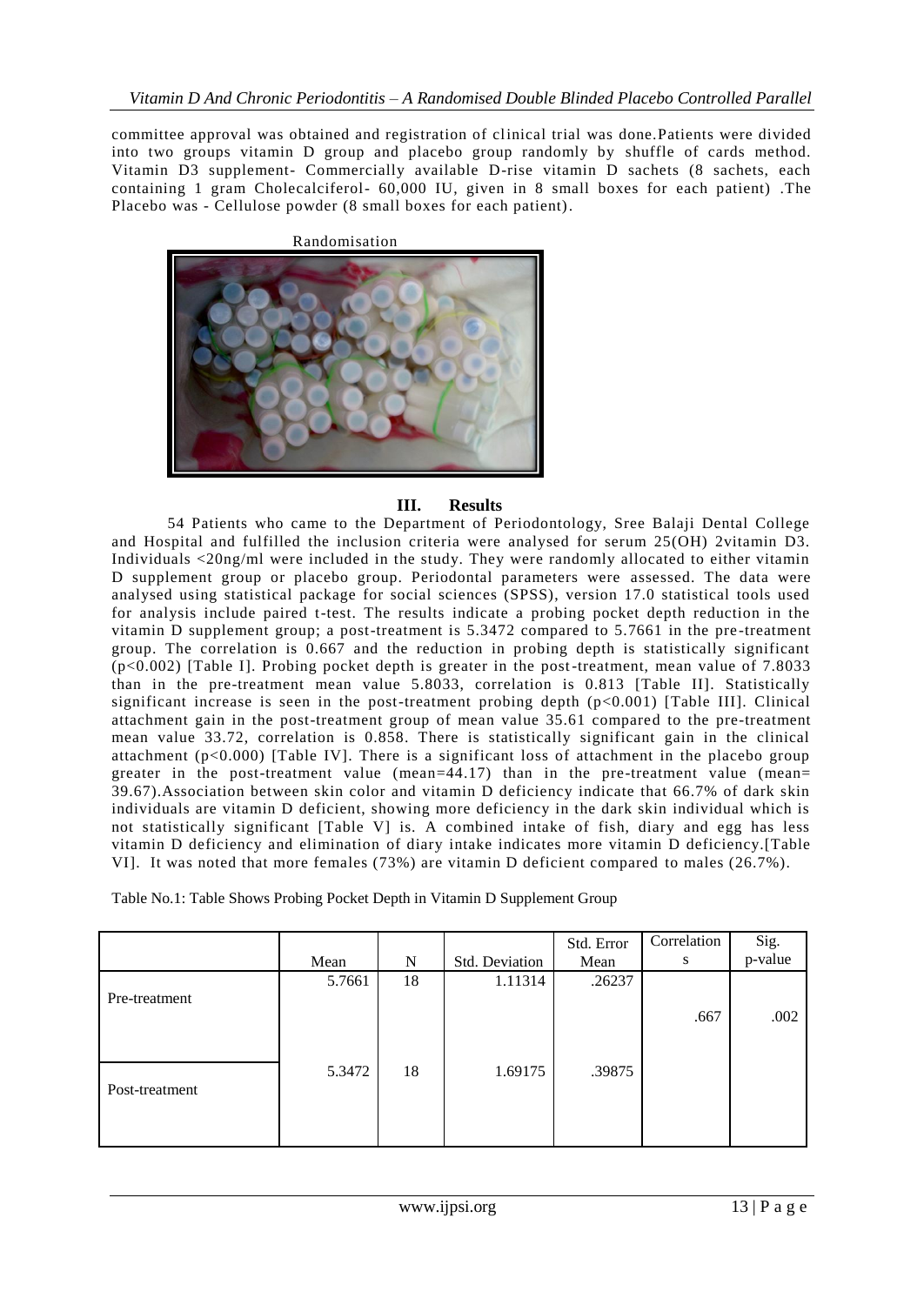## INFERENCE:

This table shows probing pocket depth reduction in the vitamin D supplement group, post-treatment is 5.3472 compared to 5.7661 in the pre-treatment group. The correlation is 0.667 and the reduction in probing depth is statistically significant (p>0.002).



Graph No 1: Graph showing comparison between pre-treatment and post-treatment probing pocket depth in vitamin D supplement group.

Table No2: Table Shows Probing Pocket Depth in Placebo Group.

|                |        |    | Std.      | Std. Error | Correlati | Sig. |
|----------------|--------|----|-----------|------------|-----------|------|
|                | Mean   | N  | Deviation | Mean       | ons       |      |
| Pre-treatment  | 5.8033 | 12 | 1.74464   | .5017      |           |      |
|                |        |    |           |            | .813      | .001 |
| Post-treatment | 7.8033 | 12 | 1.74067   | .50249     |           |      |
|                |        |    |           |            |           |      |
|                |        |    |           |            |           |      |

INFERENCE:

This table shows probing pocket depth is greater in the post-treatment, mean value of 7.8033 than in the pretreatment mean value 5.8033. Correlation is 0.813. Statistically significant increase is seen in the post-treatment probing depth (p>0.001).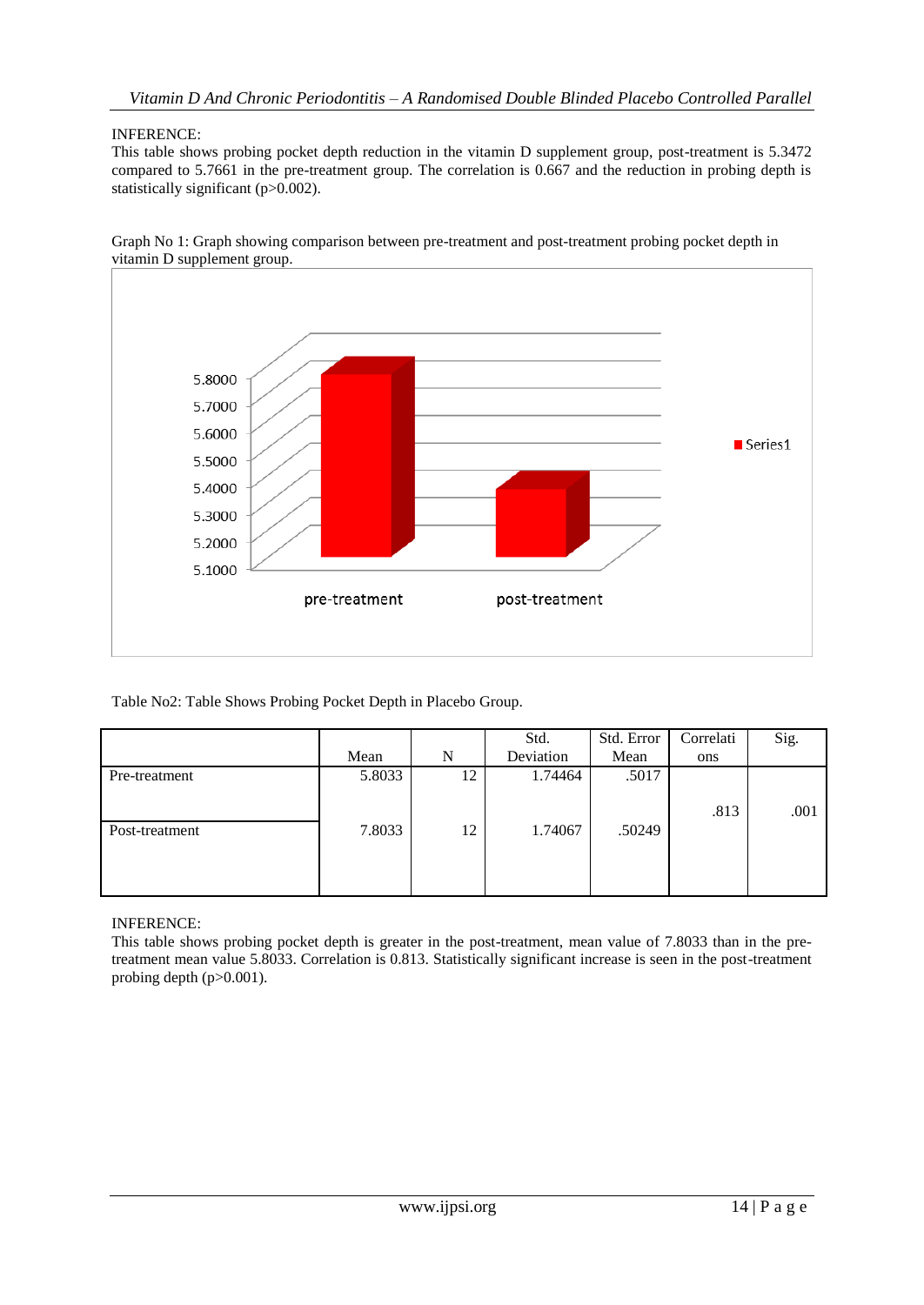

Graph No 2: Graph showing comparison between pre-treatment and post-treatment probing pocket depth in vitamin D supplement group.

# Table No 3: Table Shows Clinical Attachment Level in Vitamin D Supplement Group

|                |       |    |                |                 | Correlations | Sig. |
|----------------|-------|----|----------------|-----------------|--------------|------|
|                | Mean  | N  | Std. Deviation | Std. Error Mean |              |      |
| Pre-treatment  | 35.61 | 18 | 9.983          | 2.353           |              |      |
|                |       |    |                |                 |              |      |
|                |       |    |                |                 | .858         | .000 |
|                |       |    |                |                 |              |      |
|                |       |    |                |                 |              |      |
|                |       |    |                |                 |              |      |
|                |       |    |                |                 |              |      |
| Post-treatment | 33.72 | 18 | 8.532          | 2.011           |              |      |
|                |       |    |                |                 |              |      |
|                |       |    |                |                 |              |      |
|                |       |    |                |                 |              |      |

INFERENCE:

This table shows clinical attachment gain in the post-treatment group of mean value 35.61 compared to the pretreatment mean value 33.72. Correlation is 0.858. There is statistically significant gain in the clinical attachment  $(p>0.000)$ .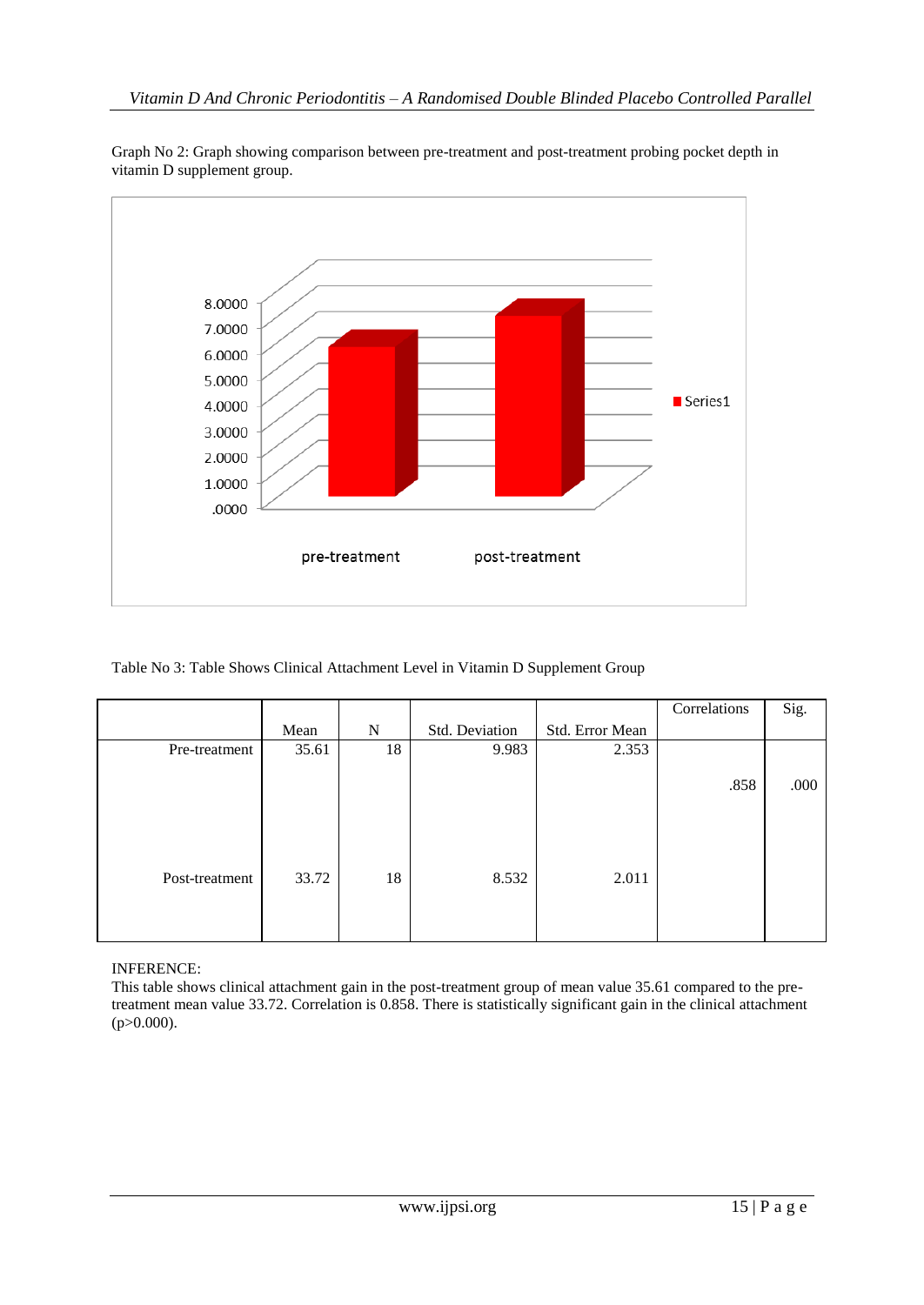

Graph No 3: Graph showing comparison between pre-treatment and post-treatment clinical attachment level in vitamin D supplement group.

Table No 4: Table Shows Clinical Attachment Level in the Placebo Group

|                |       |    |                |                 | Correlations | Sig. |
|----------------|-------|----|----------------|-----------------|--------------|------|
|                | Mean  | N  | Std. Deviation | Std. Error Mean |              |      |
| Pre-treatment  | 39.67 | 12 | 10.731         | 3.098           |              |      |
|                |       |    |                |                 |              |      |
|                |       |    |                |                 | .901         | .000 |
|                |       |    |                |                 |              |      |
|                |       |    |                |                 |              |      |
|                |       |    |                |                 |              |      |
|                |       |    |                |                 |              |      |
| Post-treatment | 44.17 | 12 | 9.183          | 2.651           |              |      |
|                |       |    |                |                 |              |      |
|                |       |    |                |                 |              |      |
|                |       |    |                |                 |              |      |

INFERENCE:

This table shows loss of attachment in the placebo group greater in the post-treatment of mean value 44.17 than in the pre-treatment mean value 39.67. The loss of clinical attachment is statistically significant (p>0.000).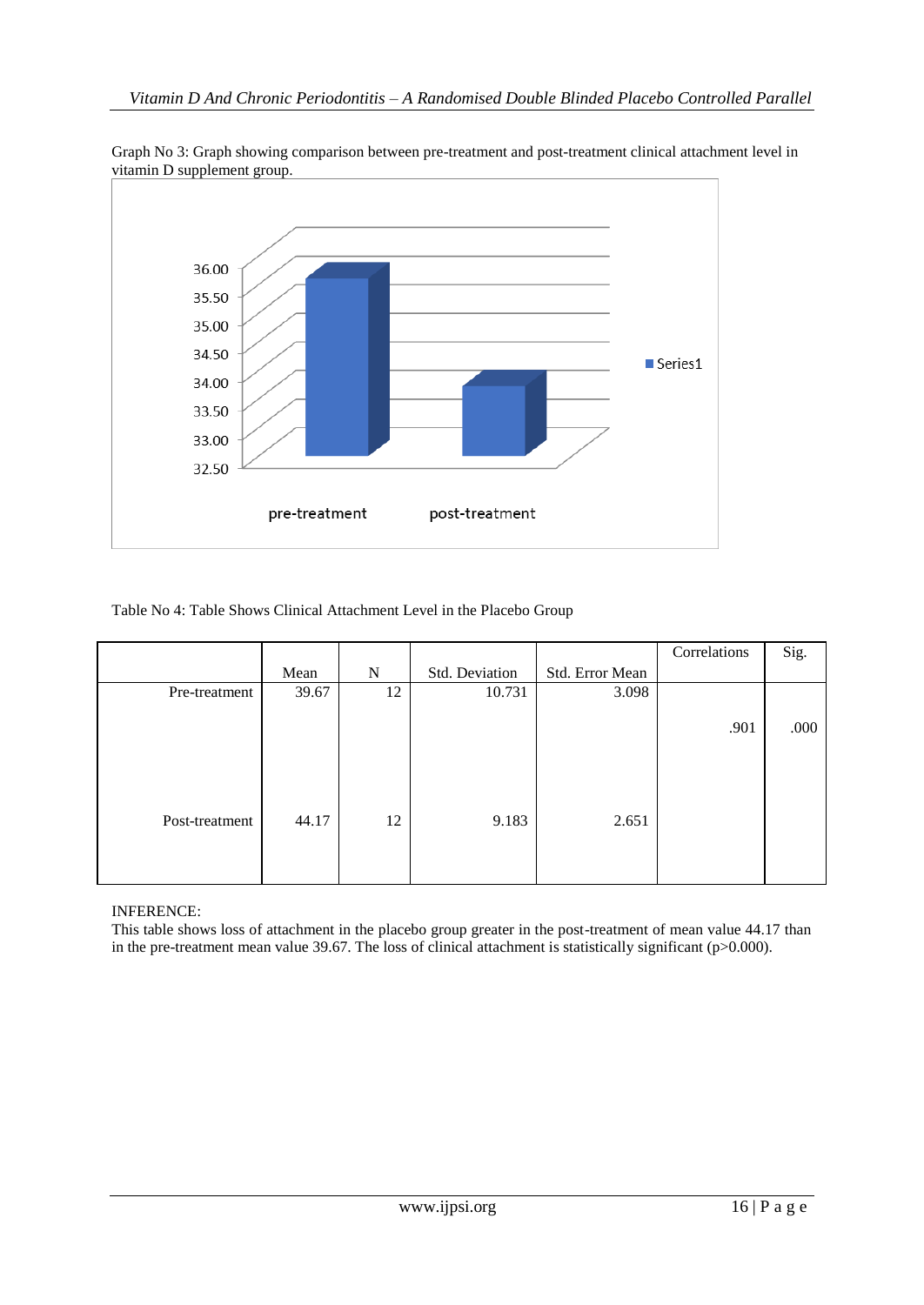

Graph No 4: Graph showing comparison between pre-treatment and post-treatment clinical attachment level in placebo group.

Table No 5: Table Depicting Skin Color and its association with vitamin D deficiency

# INFERENCE:

This table shows association between skin color and vitamin D deficiency by Pearson Chi-square test. Skin color ranges from dark to fair. 66.7% of dark skin individuals are vitamin D deficient, showing more deficiency in the dark skin individuals. The association is not statistically significant.

|                   |        |            |                        | Value | P-Value |
|-------------------|--------|------------|------------------------|-------|---------|
|                   |        |            | Vitamin D<br>deficient |       |         |
| <b>SKIN COLOR</b> | Dark   | Count      | 20                     |       |         |
|                   |        | % of Total | 66.7%                  | 3.403 | .182    |
|                   | Medium | Count      | 6                      | 3.555 |         |
|                   |        | % of Total | 20.0%                  |       | .169    |
|                   | Fair   | Count      | 4                      | .510  | .475    |
|                   |        | % of Total | 13.3%                  |       |         |
| Total             |        | Count      | 30                     |       |         |
|                   |        | % of Total | 100.0%                 |       |         |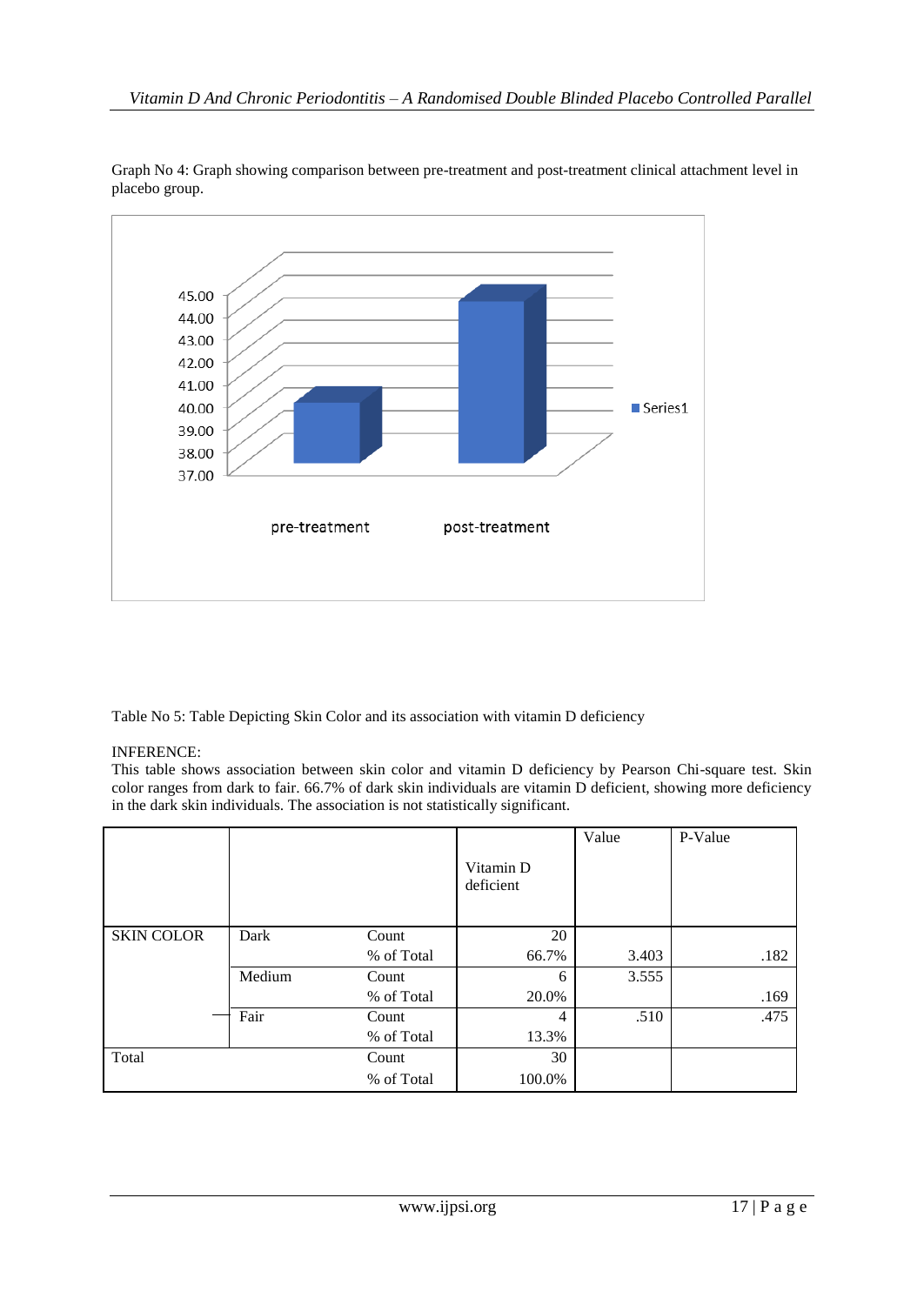

Graph No 5: Graph Depicting Association between Skin Color and Vitamin D deficiency

# Table No 6: Table Depicting Association Between Foods Taken with vitamin D deficiency

|              |               |            | <b>SUPPLEMENT GIVEN vitamin</b><br>D/Placebo |          |        |
|--------------|---------------|------------|----------------------------------------------|----------|--------|
|              |               |            | Cases                                        | Controls | Total  |
| <b>FOODS</b> | Nil           | Count      |                                              |          | 2      |
| <b>TAKEN</b> |               | % of Total | 3.3%                                         | 3.3%     | 6.7%   |
|              | COD, Fish &   | Count      |                                              |          | 2      |
|              | Egg           | % of Total | 3.3%                                         | 3.3%     | 6.7%   |
|              | Egg Only      | Count      | $\mathcal{D}_{1}^{(1)}$                      |          | 3      |
|              |               | % of Total | 6.7%                                         | 3.3%     | 10.0%  |
|              | Fish & Egg    | Count      | 13                                           | 7        | 20     |
|              |               | % of Total | 43.3%                                        | 23.3%    | 66.7%  |
|              | Fish Only     | Count      |                                              |          | 2      |
|              |               | % of Total | 3.3%                                         | 3.3%     | 6.7%   |
|              | Fish, Diary & | Count      | $\Omega$                                     |          |        |
|              | Egg           | % of Total | .0%                                          | 3.3%     | 3.3%   |
| Total        |               | Count      | 18                                           | 12       | 30     |
|              |               | % of Total | 60.0%                                        | 40.0%    | 100.0% |
|              |               |            |                                              |          |        |

|                              | <b>Chi-Square Tests</b> |                 |                |         |  |  |  |
|------------------------------|-------------------------|-----------------|----------------|---------|--|--|--|
|                              |                         | Value           | df             | p Value |  |  |  |
| Pearson Chi-Square           |                         | $1.250^{\rm a}$ | $\overline{2}$ | .535    |  |  |  |
| Likelihood Ratio             |                         | 1.243           | 2              | .537    |  |  |  |
| Linear-by-Linear Association |                         | .242            |                | .623    |  |  |  |
| N of Valid Cases             |                         | 30              |                |         |  |  |  |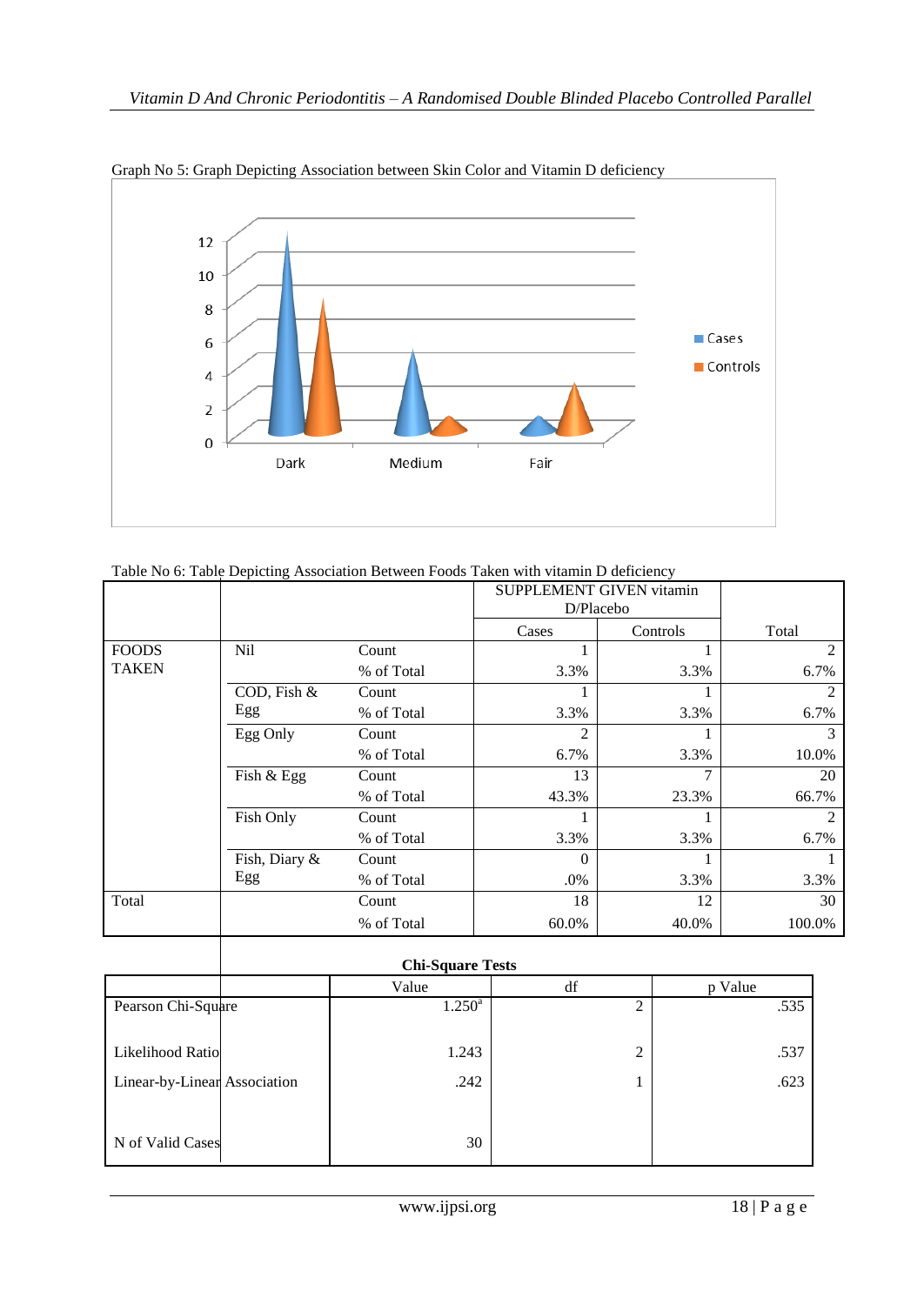## INFERENCE:

This table shows that a commonest intake fish, diary and egg of less have vitamin D deficiency. Elimination of diary intake indicates more vitamin D deficiency. The association is not statistically significant.



Graph No 6: Graph Depicting Association Between foods taken and vitamin D deficiency

Table No 7: Table depicting association between vitamin D deficiency and gender.

|            |        |                 | SUPPLEMENT GIVEN<br>vitamin D/Placebo |       |        |
|------------|--------|-----------------|---------------------------------------|-------|--------|
|            |        |                 | Controls<br>Cases                     |       | Total  |
| <b>SEX</b> | Male   | Count           | 5                                     | 3     | 8      |
|            |        | $%$ of<br>Total | 16.7%                                 | 10.0% | 26.7%  |
|            | Female | Count           | 13                                    | 9     | 22     |
|            |        | $%$ of<br>Total | 43.3%                                 | 30.0% | 73.3%  |
| Total      |        | Count           | 18                                    | 12    | 30     |
|            |        | $%$ of<br>Total | 60.0%                                 | 40.0% | 100.0% |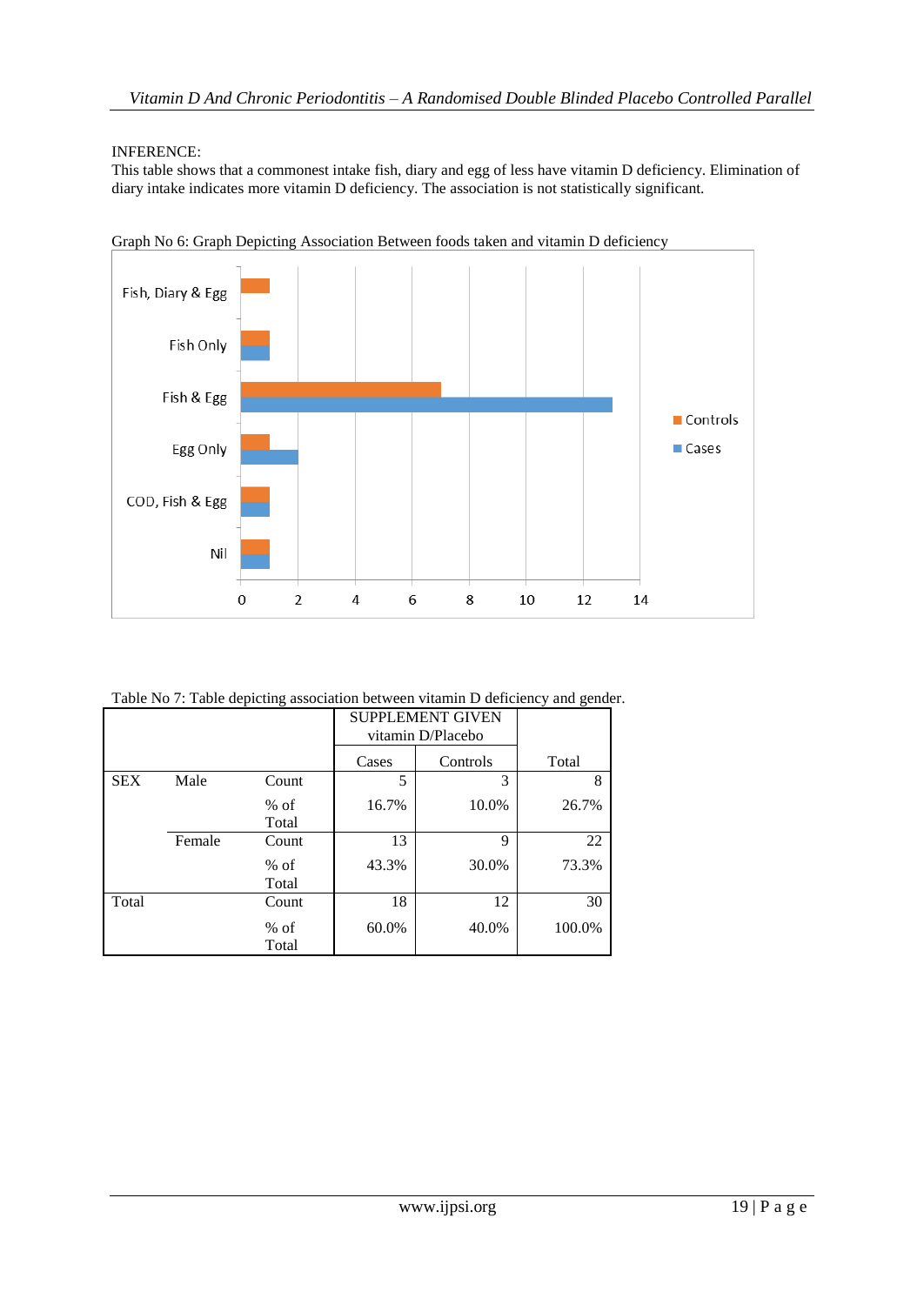| <b>Chi-Square Tests</b>         |       |    |         |                           |                           |  |  |  |
|---------------------------------|-------|----|---------|---------------------------|---------------------------|--|--|--|
|                                 | Value | df | p Value | Exact Sig.<br>$(2-sided)$ | Exact Sig.<br>$(1-sided)$ |  |  |  |
| Pearson Chi-Square              | .028  | 1  | .866    |                           |                           |  |  |  |
| <b>Continuity Correction</b>    | .000  | 1  | 1.000   |                           |                           |  |  |  |
| Likelihood Ratio                | .029  | 1  | .866    |                           |                           |  |  |  |
| <b>Fisher's Exact Test</b>      |       |    |         | 1.000                     | .604                      |  |  |  |
| Linear-by-Linear<br>Association | .027  | 1  | .868    |                           |                           |  |  |  |
| N of Valid Cases                | 30    |    |         |                           |                           |  |  |  |

# INFERENCE:

This table shows more females are vitamin D deficient. 73.3% of females are deficient compared to 26.7% of males. Correlation is not statistically significant.



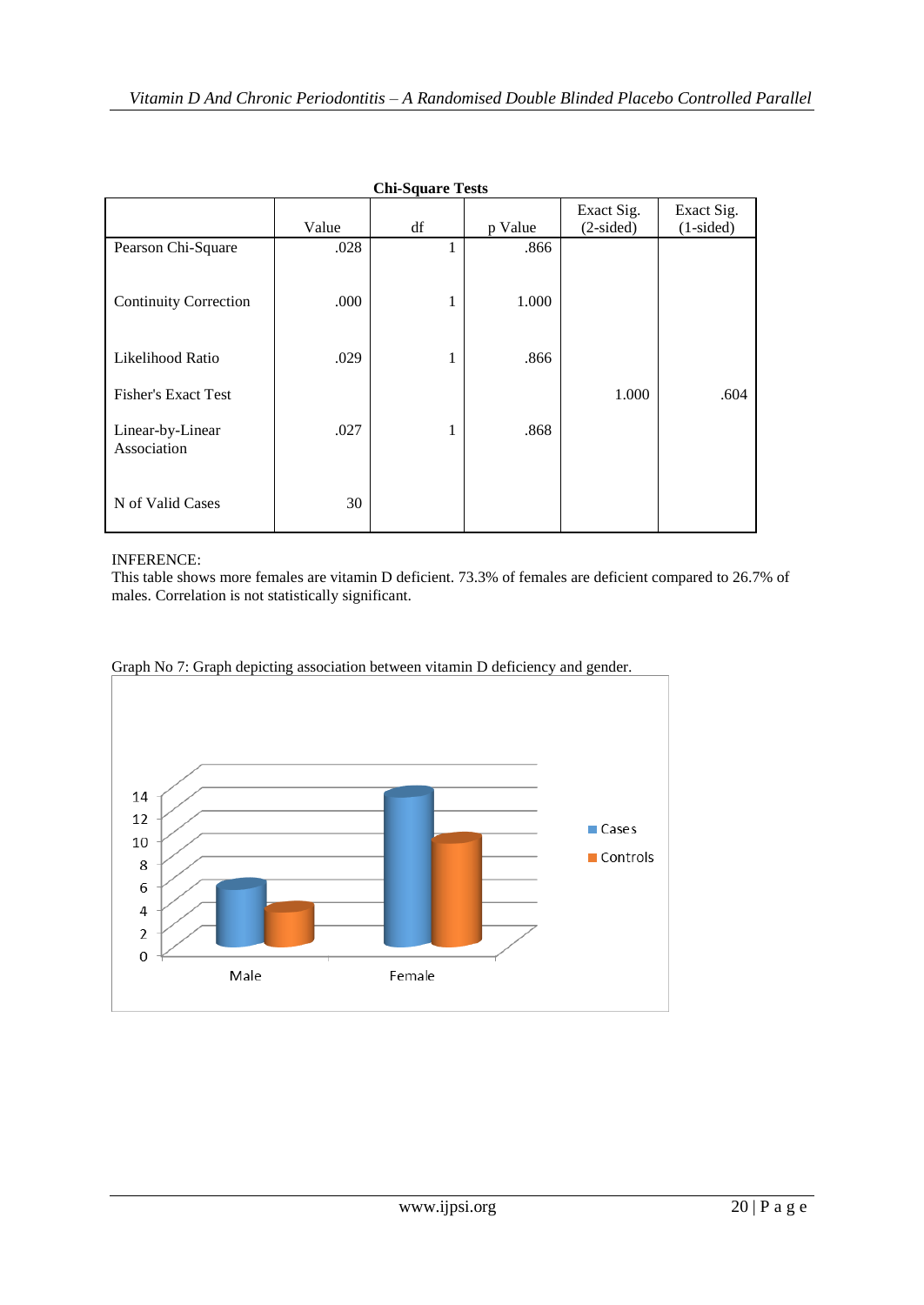# **IV. Discussion**

Most epidemiological data suggest that alveolar bone loss is greater in individuals with low bone mass or osteoporosis Hilde bolt CF et al 1997<sup>8</sup>, although such an association is not universally accepted (Phipps KR et al 2007). It is likely that low intake of vitamin D and calcium may lead to negative calcium balance, thus causing a secondary increase in calcium removal from bone, including alveolar bone. Such bone loss may contribute to weakening of tooth-attachment apparatus.In addition to its action on skeletal homeostasis, vitamin D and in particular its hormonally active form, 1  $\alpha$ , 25 dihydroxyvitamin D, has anti-inflammatory and anti-microbial effects via modulation of inflammatory cytokine production by immune cells and stimulated secretion of peptides with anti-bacterial action by cells of monocyte -macrophage lineage, Walters MR 1992<sup>16</sup>. These multiple actions of vitamin D are potentially appealing for the management of patients with periodontal disease, whose pathogenesis is based on chronic bacterial driven inflammation. The inflammatory response leads to tissue destruction by direct action of bacterial products or by activation of host defence cells and secretion of inflammatory mediators. These locally produced factors eventually result in connective tissue breakdown and bone loss via activation of osteoclast mediated bone resorption, Page RC 1997 $<sup>14</sup>$ .</sup>

Average vitamin D and calcium intakes in the general population are below current recommendations of 400-600IU and 1,000 to 1,200mg daily, Moore C 2004<sup>11</sup>. Although there is growing consensus that such daily targets are inadequate, and higher vitamin D intakes (800 - 1,000IU daily) are now recommended by professional organization(National Osteoporosis foundation 2009). It was estimated that 1 billion people worldwide have vitamin D deficiency or insufficiency, Holick MF 2006<sup>7</sup>, their potential role in periodontal disease has not been fully determined. A number of studies, Dietrich T 2005<sup>3</sup> suggest that vitamin D and/or calcium intake result in alveolar bone loss, gingival inflammation and/or attachment loss. Most relevant are data on subjects (1,200) enrolled in the Third National Health and Survey (NHANES III), suggesting that lower dietary intake of calcium increased attachment loss in a dose -dependent fashion, Nishida M 2000<sup>13</sup>. In another cohort  $(6,700 \text{ subjects})$ , an association between serum concentrations of 25-hydroxyvitamin D and gingival inflammation was found, possibly linked to vitamin D's anti-inflammatory effect, Dietrich T 2005<sup>3</sup>.

A potential role of vitamin D in periodontal health is supported by findings that polymorphisms of the vitamin D receptor gene are associated with periodontitis, alveolar bone, clinical attachment, and/or tooth loss Koji Inagaki I 2003<sup>10</sup>. Thus there is evidence pointing to a potential role of vitamin D and calcium intake on dental health; however, the possible effects of such dietary supplements on periodontal disease parameters and outcomes have not been addressed.

Garcia et al 2011<sup>5</sup> stated that the role of biologically active form of vitamin D in bone and calcium homeostasis demonstrated to function as an immunomodulatory because of its antiinflammatory effect through inhibition of cytokine production by immune cells and stimulation of monocytes and macrophages to secrete peptides with potent antibiotic activity. This effect of vitamin D has been linked to bacterial-mediated infections, with low levels of vitamin D being associated with increased risk of infectious disease. Therefore vitamin D may be beneficial for the treatment of periodontal disease, an inflammatory condition involving activation of host defense cells by bacterial release of inflammatory mediators, which results in the destruction of supporting periodontal tissues, including connective tissue and alveolar bone.

In the study done by Al-Zahrani  $2006<sup>1</sup>$ , showed an inverse association between the intake of dairy products and prevalence of periodontitis. Controversially, in our study the prevalence of periodontitis was found 3.3% higher in the non-takers of dairy products.Ever since the publication of Hodgkin and colleagues on uncommon prevalence of vitamin D deficient rickets/osteomalacia among Punjabis in India, no studies appeared assessing the vitamin D status of subjects living in tropical and sub-tropical latitude of the India till 1995. Also there has been a prevailing impression among medical professionals that abundance of sunlight prevents vitamin D deficiency in India. However between 1995 and 2000. Kochupillai N 2008<sup>9</sup> showed evidence to show that even doctors and nurses from northern latitude of India have vitamin D deficiency.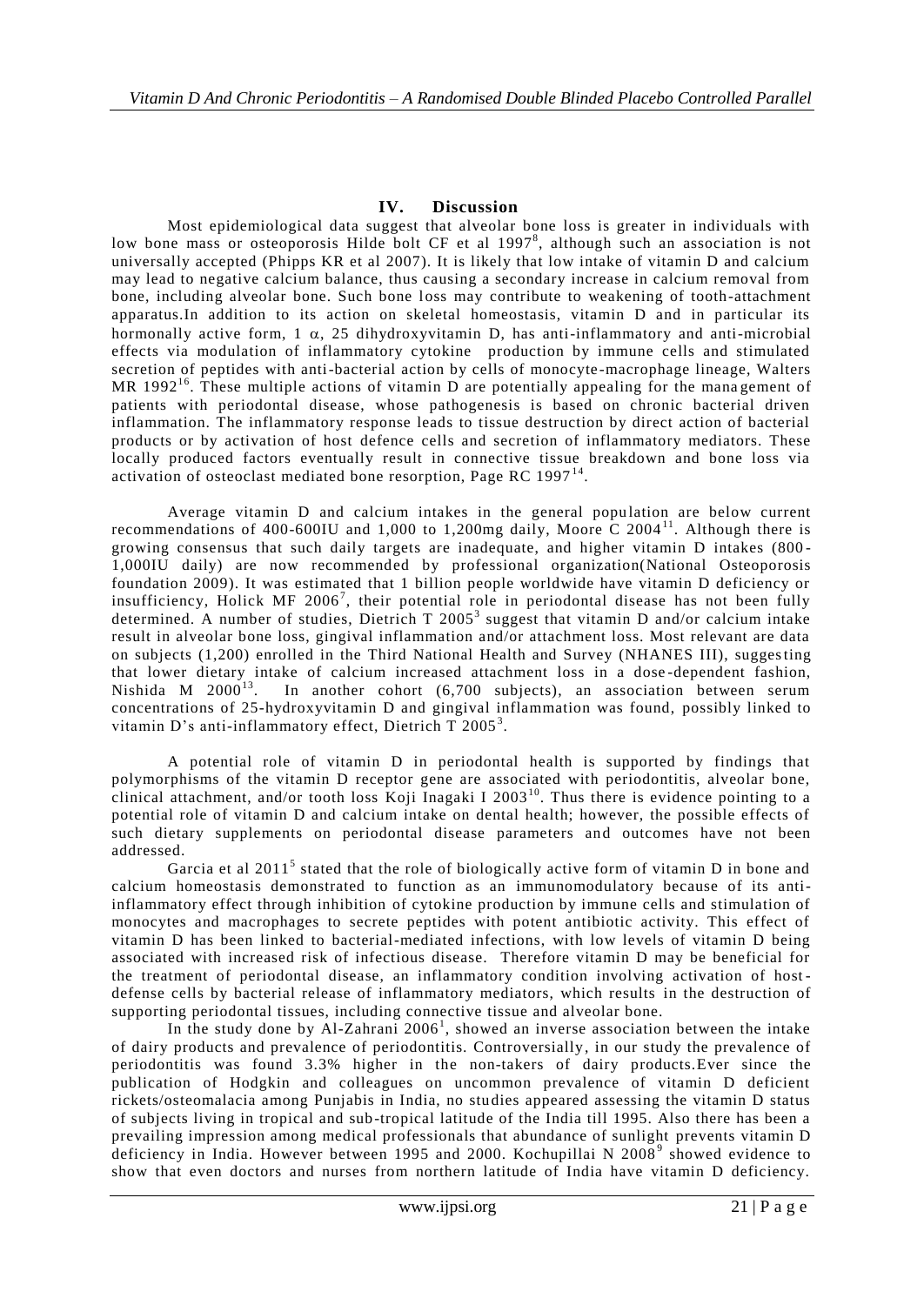These observations are confirmed by other authors for Southern part of the country, Harinarayan CV 2007<sup>6</sup> . These reports thus scientifically establish evidence for prevalence of vitamin D deficiency in the sub-continent, despite abundant light. In our study, 53% of individuals are deficient in spite of living in tropical region. Country-wide preventive intervention, in the form of milk and edible oil fortification with vitamin D would further enhance bone mineral metabolic health in India.

Thomas K. Pilgram 1999<sup>15</sup> studied the relationship between the studies evaluating the relationship between longitudinal changes in radiographic alveolar bone height in relation to periodontal disease. They found weak correlations between changes in alveolar bone height. This is similar to our study, where we evaluated the changes in the alveolar crestal bone height before and after treatment. It showed a positive correlation of increase in the crestal height of alveolar bone. In the study done by, Garcia 2011<sup>5</sup> showed clinical parameters improvement on vitamin D and calcium supplements for one year. In addition to its well-known activity in preventing rickets and osteomalacia, 1, 25 (OH)  $_2$ D3 has been shown to have important anticancer, immune modulatory and innate immune effects, through VDR activation. The 1, 25 (OH)  $_2$ D3-VDR system plays a role in oral homeostasis and its dysfunction may lead to periodontal disease. Vitamin D research should make important contribution to oral medicine.

The results of this study indicate a probing pocket depth reduction in the vitamin D supplement group. The post-treatment pocket depth is 5.3472 compared to 5.7661 in the pretreatment group. A correlation of  $0.667$  and statistically significant ( $p<0.002$ ) reduction in pocket depth is noted. Clinical attachment gain in the post-treatment group was 35.61 compared to the pre-treatment mean value  $33.72$  indicating a statistically significant gain in the clinical attachment  $(p<0.000)$ . This was in accordance with the study done by Garcia in 2011, where they concluded that improvement in the periodontal parameters (probing pocket depth, clinical attachment, gingival index, bleeding sites) was found significant (p<0.0001) in the vitamin D and calcium supplement takers than in the non-takers. This study also recorded an increase in probing depth and loss of attachment post treatment in the placebo group compared to pre-treatment values indicative of a progression of periodontitis as vitamin d deficiency persisted. Radiographic findings reveal a gain in crestal bone height in the vitamin D supplement group compared to the placebo where there were no changes. This was found in accordance with the study done by D Douglas Miley in  $2009<sup>4</sup>$ , where they concluded that vitamin D supplement and calcium in takers showed a borderline significance improvement in the crestal alveolar bone height.

Skin color has many reviews regarding its influence on cutaneous vitamin D synthesis. Takiwaki H in 1998, Webb AR in 2006<sup>17</sup> proved that the cutaneous vitamin D synthesis decreases with age. Skin color can be estimated subjectively by the observers using color scale. In our study the association between skin color and vitamin D deficiency shows that as the skin color ranges from dark to fair percentage of vitamin D deficiency decrease from 66.7% to 3.3% although the association is not statistically significant. This is reinforced by the study done by Catherine A Mc Carty in 2008<sup>2</sup>, where they found that sunlight exposure and vitamin D concentration was not particularly high due to various factors affecting cutaneous vitamin D synthesis.The combined intake of fish, diary and egg resulted in lesser deficiency values compared to individuals consuming only eggs/fish. Elimination of diary intake indicates more vitamin D deficiency. In our study the association found is not statistically significant. This is in accordance with the study done by Al-Zahrani<sup>1</sup> in 2006, in which he found an inverse association between intake of dairy products and prevalence of periodontitis.

Another notable finding was that females were more vitamin D deficient (73.3%) compared to males (26.7%). The association was not statistically significant. The probable explanation could be that in a conservative society like ours women tend to stay more indoors with less exposure to sunlight. In our study there was no prevalence of vitamin D deficiency between the months of March and June.Similar facts was emphasized by Levis S in 2005 that vitamin D deficiency exist for those who avoid sunlight, living indoors and residin g in the subtropical lattitude. The patients who were takers of vitamin D supplements general showed good compliance and improved in their general health status.